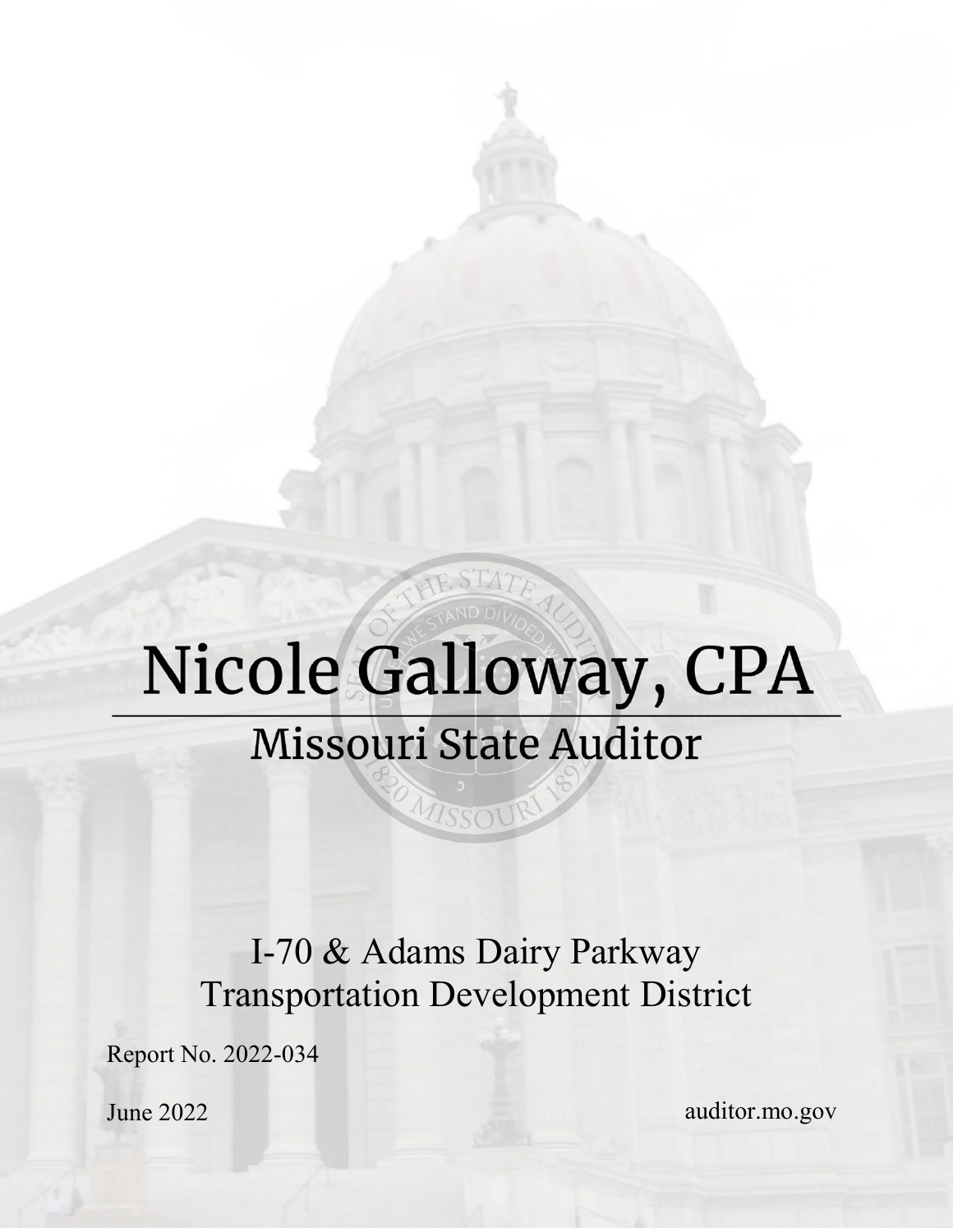

**CITIZENS SUMMARY** 

#### **Findings in the audit of the I-70 & Adams Dairy Parkway Transportation Development District**

Financial Status

The audit of the I-70 & Adams Dairy Parkway Transportation Development District indicates the financial condition of the district is such that it may be abolished.

Due to the nature of this report, no rating is provided.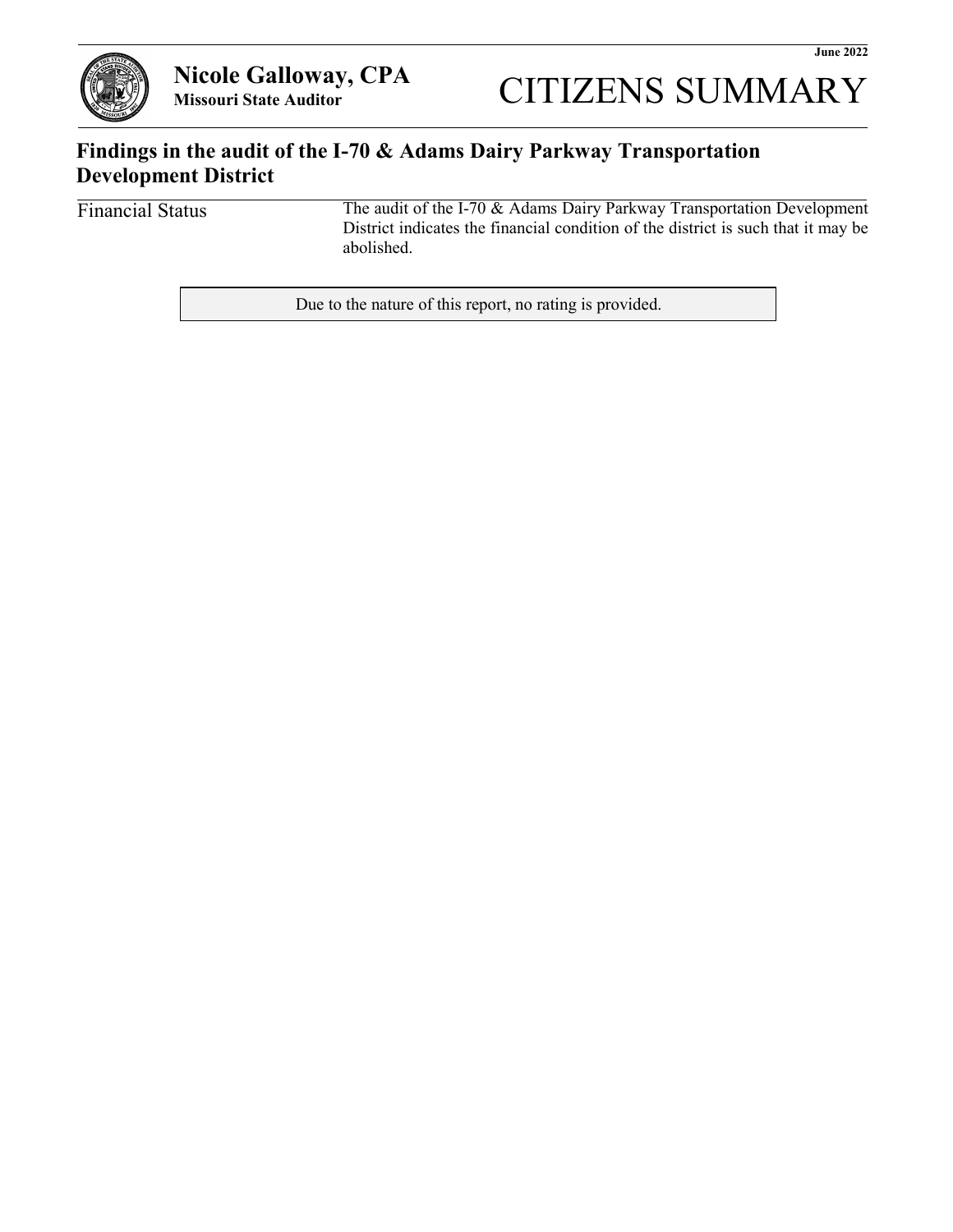### State Auditor's Report I-70 & Adams Dairy Parkway Transportation Development District Table of Contents

| <b>State Auditor's Report</b>                          |  |
|--------------------------------------------------------|--|
| <b>Management Advisory</b><br>Report - State Auditor's |  |
| Findings                                               |  |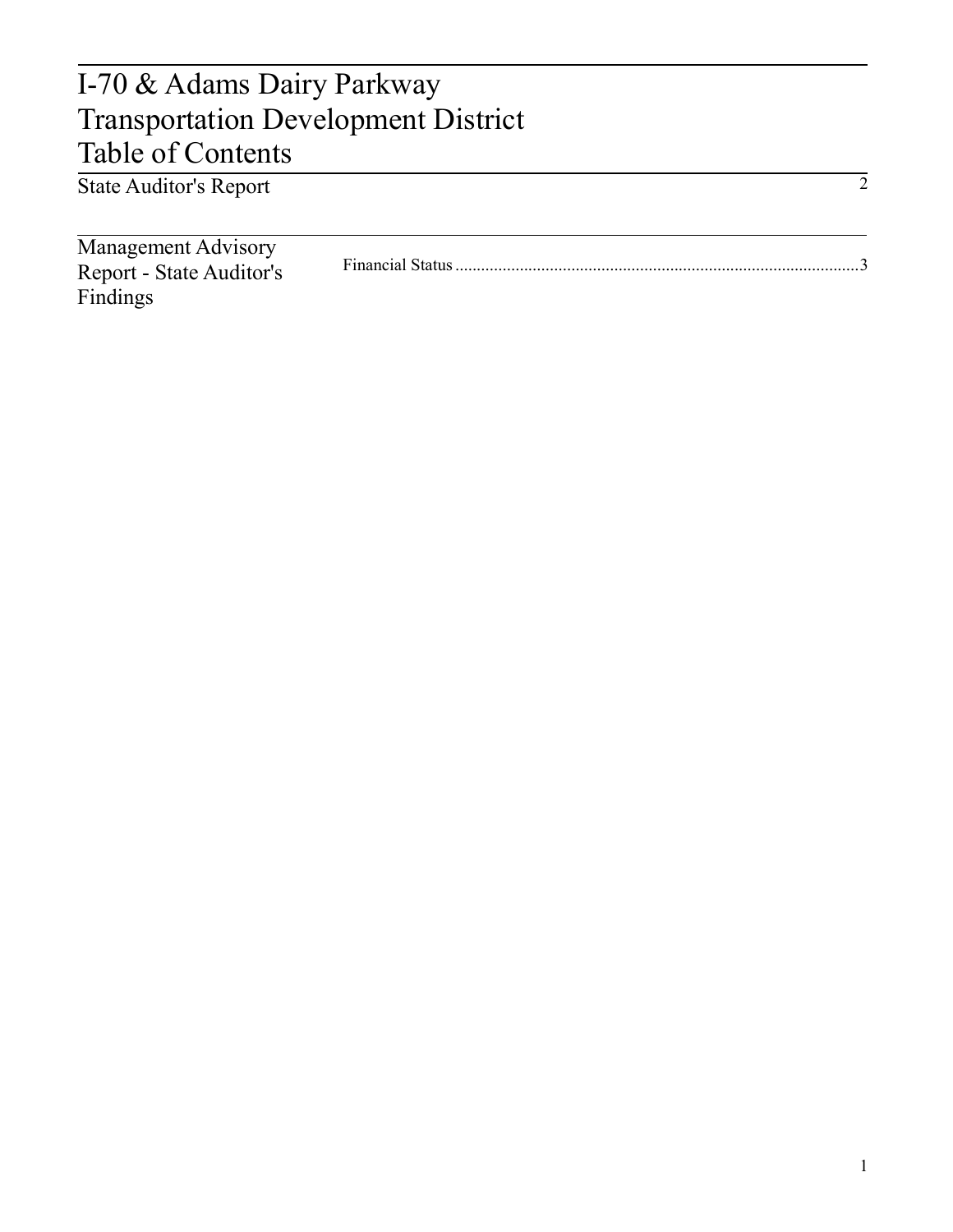

#### **NICOLE GALLOWAY, CPA Missouri State Auditor**

John Chescavage, Executive Director and Board of Directors I-70 & Adams Dairy Parkway Transportation Development District Blue Springs, Missouri

The State Auditor is required under Section 238.275, RSMo, to audit a transportation development district prior to the question of abolishment being submitted to a vote. On September 13, 2021, the Board of Directors of the I-70 & Adams Dairy Parkway Transportation Development District approved a resolution of its intent to dissolve the district and request an audit as required by statute. The State Auditor was subsequently notified of this resolution.

The scope of our audit included, but was not necessarily limited to, the year ended December 31, 2021. The objectives of our audit were to evaluate the financial status of the district and determine whether it may be abolished pursuant to law.

Our methodology included reviewing minutes of meetings, financial records, and other pertinent documents; and interviewing various personnel of the district, as well as certain external parties. We obtained an understanding of legal provisions that are significant within the context of the audit objectives, and we assessed the risk that illegal acts, including fraud, and violations of applicable contract or other legal provisions could occur. Based on that risk assessment, we designed and performed procedures to provide reasonable assurance of detecting instances of noncompliance significant to those provisions.

We conducted our audit in accordance with the standards applicable to performance audits contained in *Government Auditing Standards*, issued by the Comptroller General of the United States. Those standards require that we plan and perform our audit to obtain sufficient, appropriate evidence to provide a reasonable basis for our findings and conclusions based on our audit objectives. We believe that the evidence obtained provides such a basis.

The audit determined the district's Board of Directors may proceed with abolishment of the district in accordance with Section 238.275, RSMo.

The accompanying Management Advisory Report presents our findings arising from our audit of the I-70 & Adams Dairy Parkway Transportation Development District.

Nicole R. Galloway, CPA State Auditor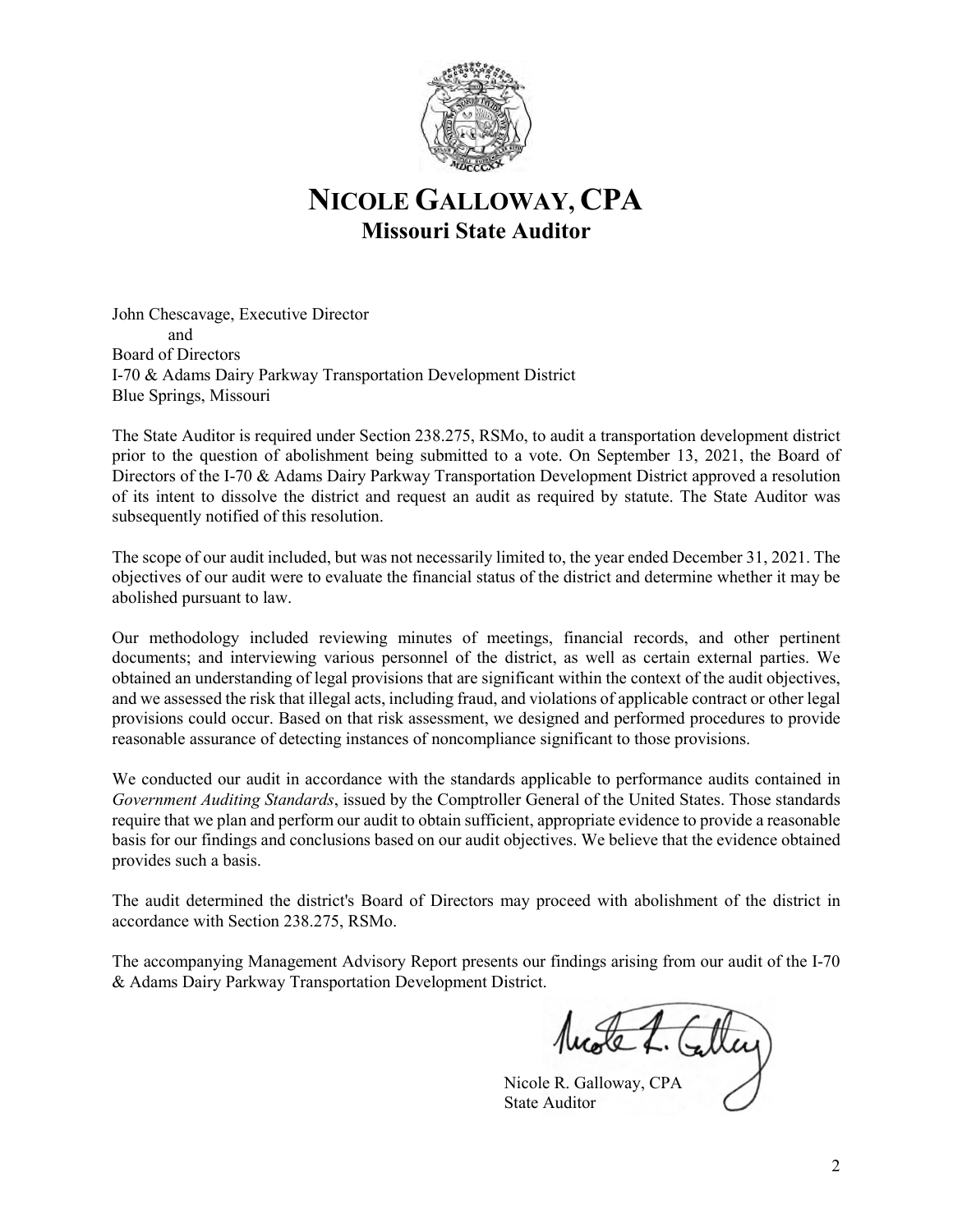## I-70 & Adams Dairy Parkway I-70 & Adams Dairy Parkway Transportation Development District Transportation Development District Management Advisory Report - State Auditor's Findings Management Advisory Report - State Auditor's Findings

| Our audit of the I-70 & Adams Dairy Parkway Transportation Development<br>District (TDD) indicates the financial condition of the district is such that it<br>may be abolished.                                                                                                                                                                                                                                                                                                                                                                                                                                                                                                                                                                                                                                                                                                                                                                                                 |
|---------------------------------------------------------------------------------------------------------------------------------------------------------------------------------------------------------------------------------------------------------------------------------------------------------------------------------------------------------------------------------------------------------------------------------------------------------------------------------------------------------------------------------------------------------------------------------------------------------------------------------------------------------------------------------------------------------------------------------------------------------------------------------------------------------------------------------------------------------------------------------------------------------------------------------------------------------------------------------|
| The I-70 & Adams Dairy Parkway TDD is located in Jackson County, in the<br>City of Blue Springs. The TDD was organized in March 2003 by petition of<br>the property owner/developer within the proposed TDD. The members of the<br>Board of Directors and officers are representatives of the property<br>owner/developer. The district has a fiscal year end of December 31.                                                                                                                                                                                                                                                                                                                                                                                                                                                                                                                                                                                                   |
| The I-70 & Adams Dairy Parkway TDD was originally formed for the<br>purpose of acquiring, constructing and/or improving a roadway, bike trail,<br>and parking lot located just south of Interstate 70 at the intersection of Adams<br>Dairy Parkway and Northeast Coronado Drive. The City of Blue Springs is<br>the public entity with jurisdiction over the project and serves as the Local<br>Transportation Authority. Upon completion the City of Blue Springs accepted<br>dedication of the project.                                                                                                                                                                                                                                                                                                                                                                                                                                                                      |
| In April 2003, the Board of Directors passed a resolution formally approving<br>the imposition of the sales tax after qualified voter approval. In June 2003,<br>the qualified voters of the district <sup>1</sup> approved a one-half of one percent $(0.50\%)$<br>sales tax on all transactions within the boundaries of the district for a period<br>not to exceed 40 years. The sales tax became effective September 1, 2003.                                                                                                                                                                                                                                                                                                                                                                                                                                                                                                                                               |
| In October 2003, the I-70 & Adams Dairy Parkway TDD Board entered into<br>a reimbursement agreement with the property owner/developer to pay for<br>original project costs. The TDD satisfied this debt in September 2020.                                                                                                                                                                                                                                                                                                                                                                                                                                                                                                                                                                                                                                                                                                                                                      |
| In July 2008, the I-70 & Adams Dairy Parkway TDD also entered into an<br>agreement with the City of Blue Springs for the reconstruction of Coronado<br>Drive east of Adams Dairy Parkway, improvements to the Adams Dairy<br>Parkway and I-70 eastbound and I-70 westbound ramp intersections,<br>construction improvements of the Home Depot and Walmart west entrances,<br>and improvements to the Adams Dairy Parkway and RD Mize Road. The<br>project was included as a part of a larger redevelopment project that included<br>multiple political subdivisions. <sup>2</sup> The City of Blue Springs is the public entity<br>with jurisdiction over the local portion of the project and serves as the Local<br>Transportation Authority. Upon completion, the City of Blue Springs<br>accepted dedication of the project. The Missouri Highways and<br>Transportation Commission (MHTC) serves as the entity with jurisdiction<br>over the state portion of the project. |
|                                                                                                                                                                                                                                                                                                                                                                                                                                                                                                                                                                                                                                                                                                                                                                                                                                                                                                                                                                                 |

<sup>&</sup>lt;sup>1</sup> The only qualified voter in the district was Home Depot Stores, LLC.

 $2$  Political subdivisions involved in the Adams Farms redevelopment plan included the Adams Farms Tax Increment Financing Plan Projects A, B and C; Adams Farms TDD; I-70 and Adams Dairy Parkway TDD; and the Coronado Drive TDD.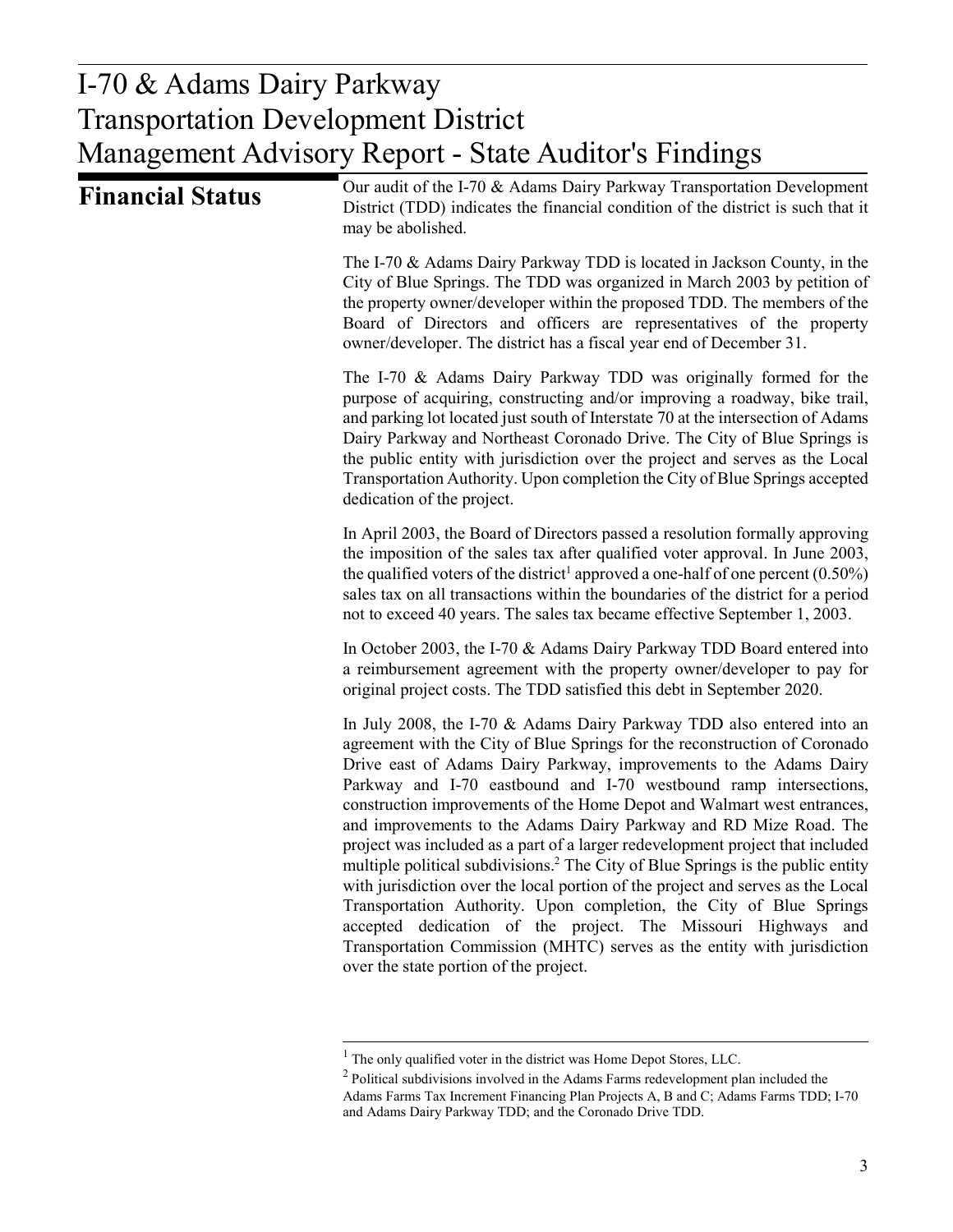

I-70 & Adams Dairy Parkway Transportation Development District Management Advisory Report - State Auditor's Findings

In July 2009, the Board of Directors passed a resolution approving an additional one-half of one percent (0.50%) district sales tax that the qualified voters approved on July 29, 2009. The additional sales tax was effective August 1, 2009, for a ten year period ending July 31, 2019.

From 2003 through December 31, 2021, the I-70 & Adams Dairy Parkway TDD received a total of \$4,472,082 in sales tax revenue.

In September 2021, the Board of Directors approved a resolution to repeal the sales tax effective December 31, 2021. The Department of Revenue was subsequently notified of the resolution in September 2021. In September 2021, the Board of Directors approved a resolution formalizing its intent to dissolve the TDD and a TDD official subsequently advised the State Auditor's Office (SAO) of this resolution and requested the SAO proceed with all necessary actions as required pursuant to Section 238.275, RSMo.

The SAO has performed an audit of the I-70 & Adams Dairy Parkway TDD as required by Section 238.275, RSMo. That statute requires the State Auditor to audit the TDD to determine its financial status, and determine whether it may be abolished pursuant to law. That law also states the board shall not propose the question to abolish the TDD while there are outstanding claims or causes of action pending against it; if its liabilities exceed its assets; or while the TDD is insolvent, in receivership, or under the jurisdiction of a bankruptcy court.

The following table presents the financial activity and cash balance of the I-70 & Adams Dairy Parkway TDD for the year ended December 31, 2021.

|                                     | Year Ended        |
|-------------------------------------|-------------------|
|                                     | December 31, 2021 |
| <b>RECEIPTS</b>                     |                   |
| \$<br>Sales Tax                     | 272,589           |
| Interest                            | 25                |
| <b>Total Receipts</b>               | 272,614           |
| <b>DISBURSEMENTS</b>                |                   |
| Legal                               | 10,577            |
| Accounting and Auditing             | 1,860             |
| <b>Bank Fees</b>                    | 60                |
| <b>Total Disbursements</b>          | 12,497            |
| RECEIPTS OVER (UNDER) DISBURSEMENTS | 260,117           |
| <b>BEGINNING CASH</b>               | 57,201            |
| ENDING CASH<br>S                    | 317,318           |

Source: Compiled by the SAO using the TDD's bank statements, transaction ledger and financial statements.